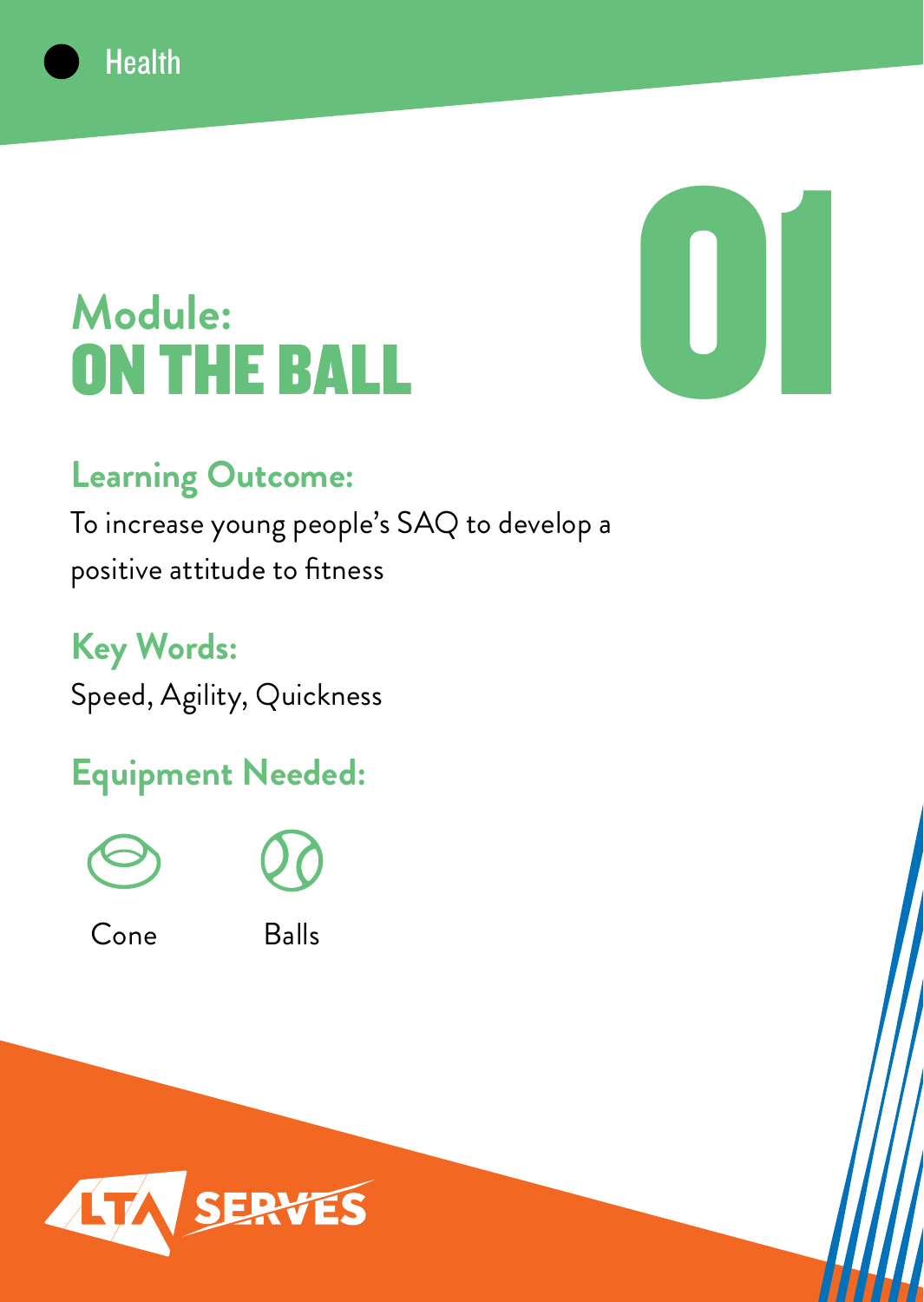Place a tennis ball on the floor, when the coach says 'go', touch the top of the tennis ball with each foot alternately until the coach says 'stop!'

Repeat with variations; add burpees after 10 touches or young people compete in pairs to encourage SAQ.

## **Serves Coaching Tips:**

Ask the group informal questions:

- Who is the fastest tennis player?
- Which footballer has the fastest feet?

Link these informal questions to formal questions about SAQ:

- How can we increase our speed and quickness?
- Why is it important to be agile in a game of tennis?

# TOP TIP:

Create a tennis penalty zone. Once 20 touches have been completed, you can pick up a racket and hit the ball into the tennis penalty zone. Work in pairs, best out of 5 wins.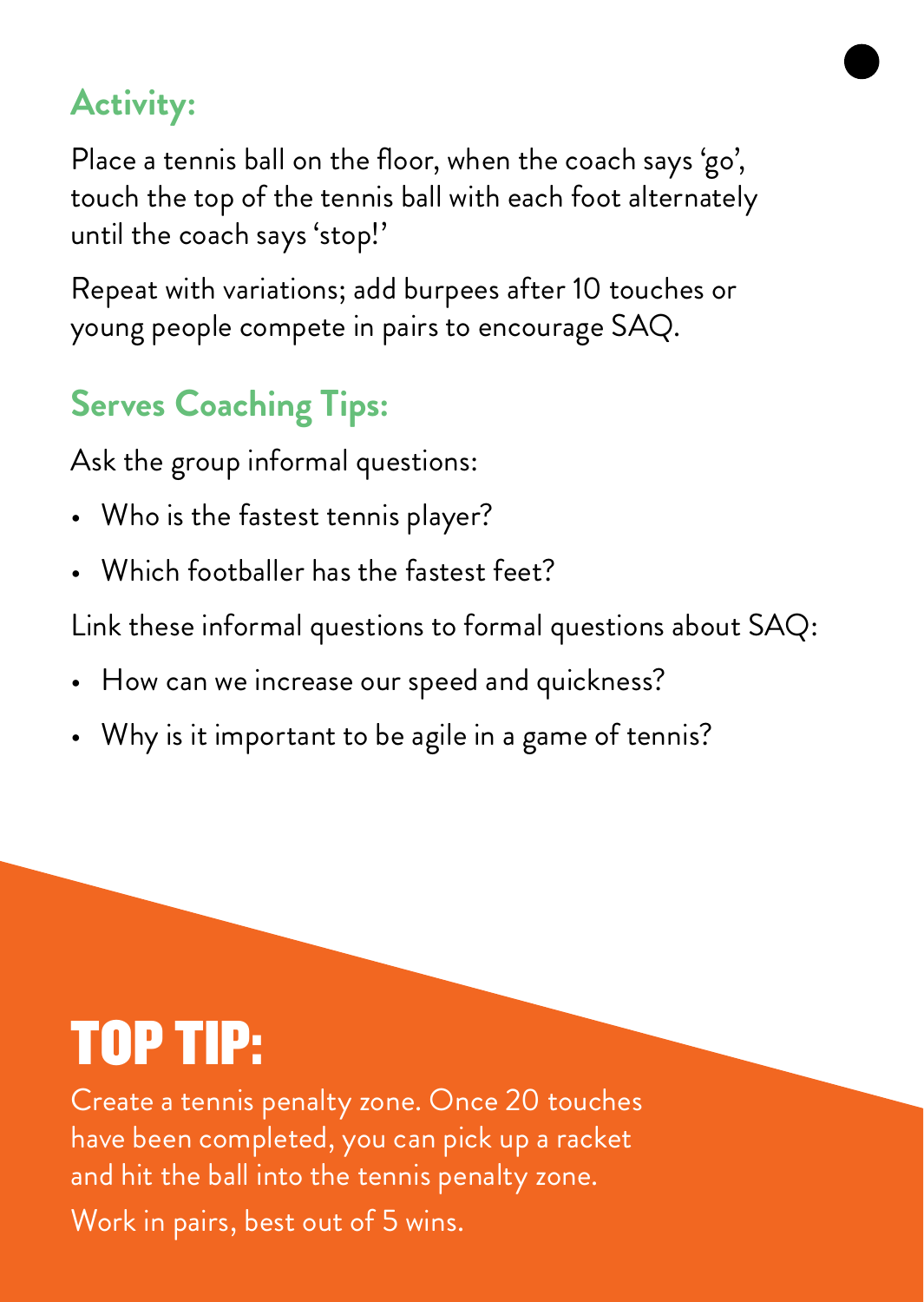

# **Module:** LUNG BUSTER

#### **Learning Outcome:**

To improve young people's motivation and resilience when faced with fitness challenges

**Key Words:**

**Health** 

Motivation, Resilience

### **Equipment Needed:**





Racket Cone Balls

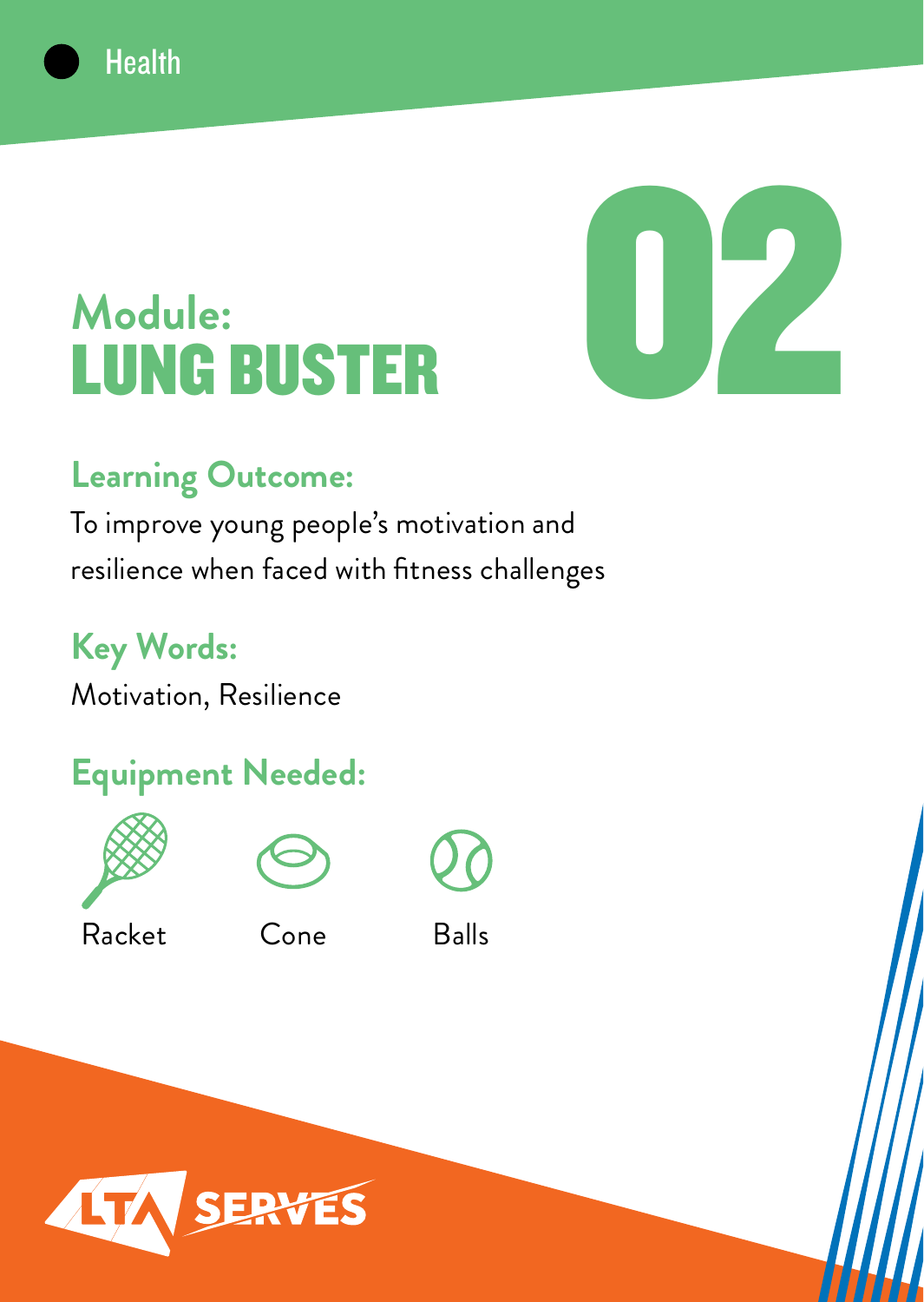Divide the group into teams, when the coach says 'go', one person on each team completes 5 shuttle runs. Once completed, players play a point; the winner collects 5 points for their team.

Repeat with variations; add explosive movements such as jumping jacks, burpees and squat thrusts to test the groups' resilience.

# **Serves Coaching Tips:**

Ask the group informal questions:

- Who found that exercise tiring?
- Who won the most points?

Link these informal questions to a formal discussion about how your heart rate increases to pump more oxygen around the body which helps your muscles work harder. The fitter you are, the quicker your heart rate will return to normal and you are ready to go again!

# TOP TIP:

Add in the rule that if a player wins the point with a selected shot, i.e. backhand, they win double points.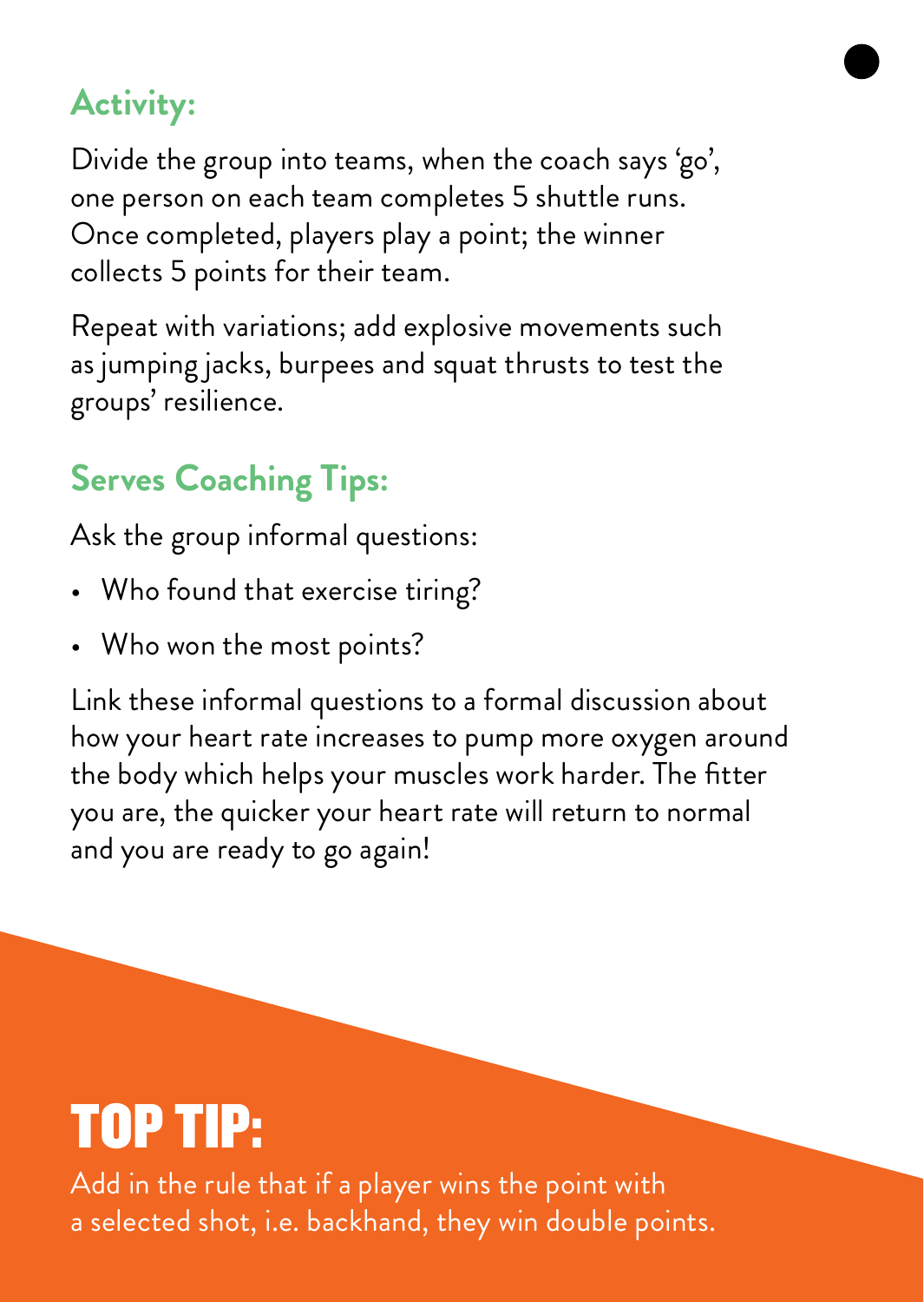

# **Module:** BODY POP

**Health** 

#### **Learning Outcome:**

To develop young people's understanding of muscle groups and functions

**Key Words:** Muscles, Strength, Active

## **Equipment Needed:**





Cone Balls

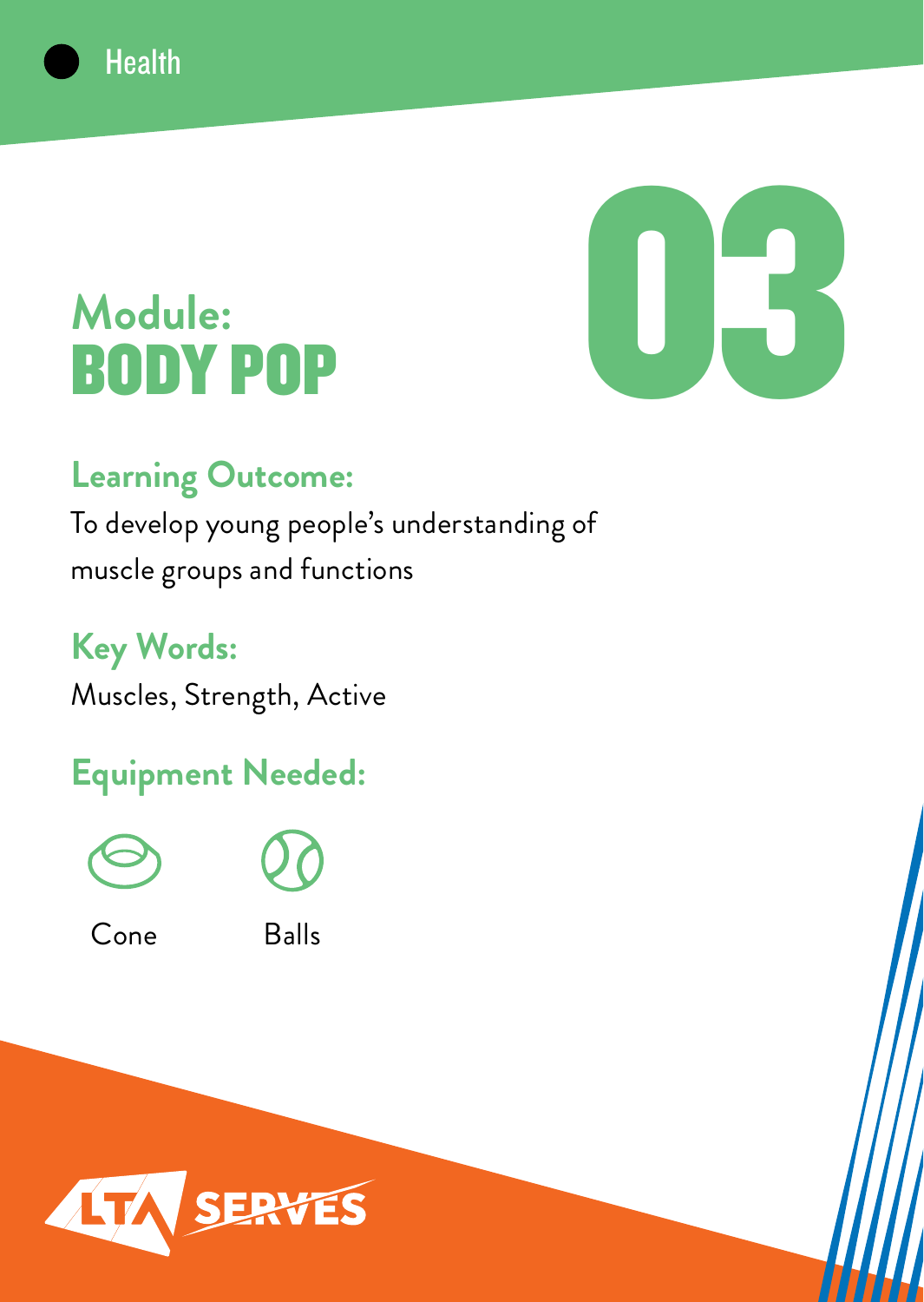In pairs, place the ball on top of the cone and stand opposite one another. The coach will call out body parts and actions which the pairs copy. When the coach shouts 'BALL!' you must try to grab the ball first. The person to grab the ball first wins. Repeat the game but this time call out different muscles.

# **Serves Coaching Tips:**

Ask the group informal questions:

- Which part of the body did we use the most in this game?
- How do our bodies react so quickly?

Link these informal questions to a demonstration on how muscles work:

Ask the young people to hold hands in a circle and explain that they all represent a fibre. Number the group 1 and 2 and ask number 1's to pull. Explain muscles must work together to help us move. When one contracts, the opposite relaxes. E.g. When the bicep contracts, the tricep relaxes to allow the elbow to bend.

# TOP TIP:

Create a tennis penalty zone. Once 20 touches have been completed, you can pick up a racket and hit the ball into the tennis penalty zone. Work in pairs, best out of 5 wins.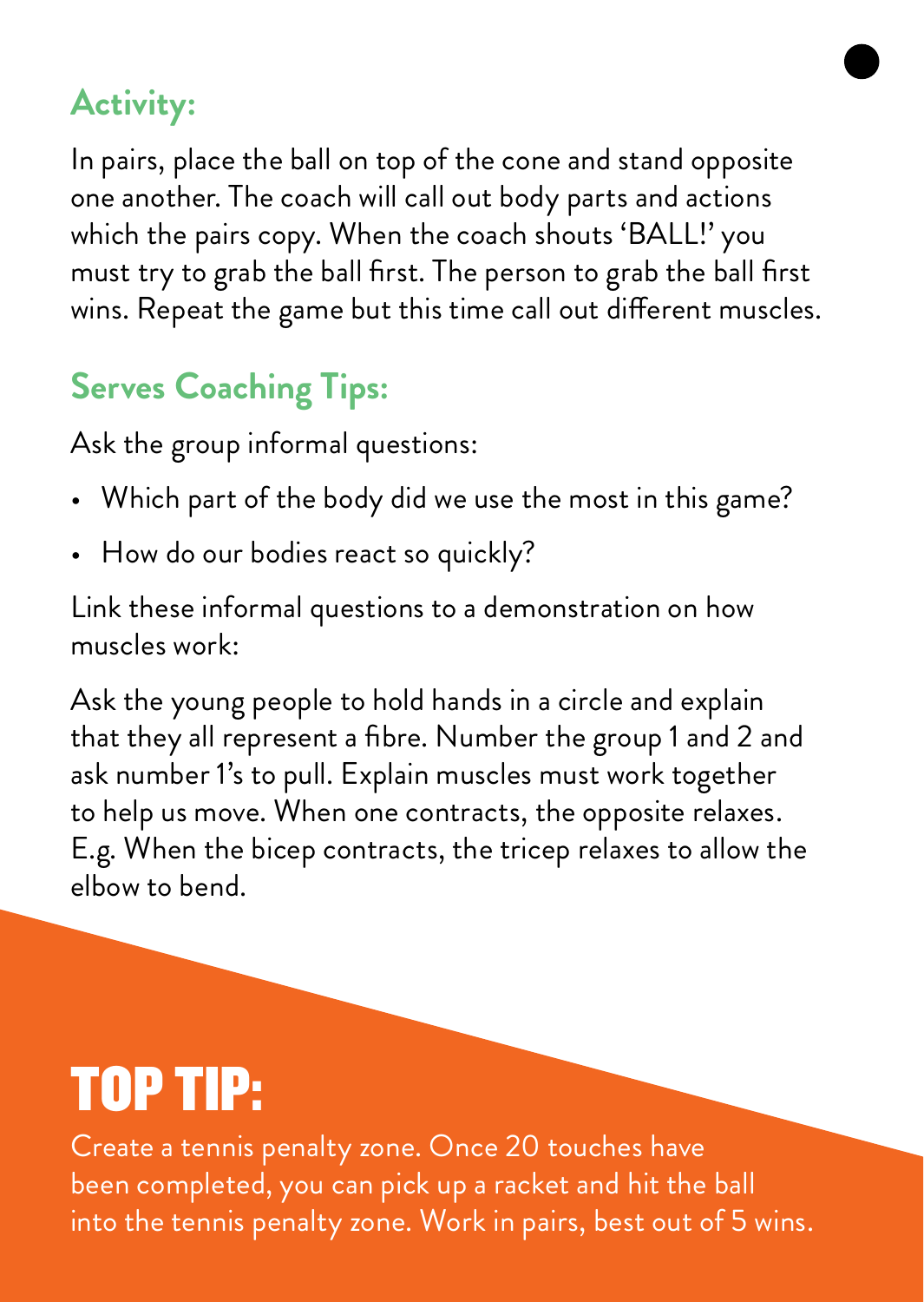

# **Module:** WALK THE PLANK



#### **Learning Outcome:**

To increase young people's knowledge of core strength exercises

#### **Key Words:**

Core, Strength, Posture, Balance

## **Equipment Needed:**





Racket Cone Balls



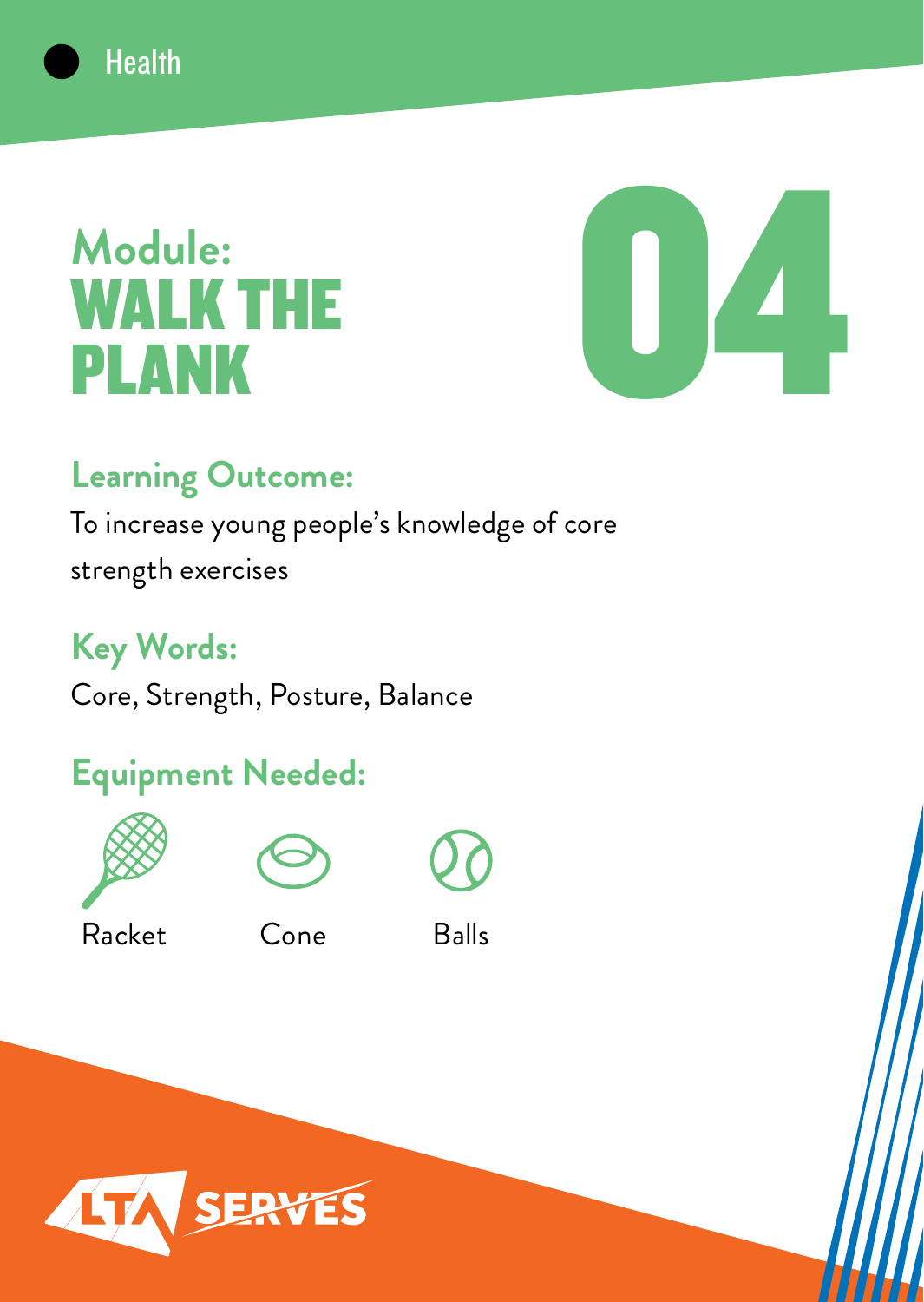Ask the group to get into pairs. One person must bounce the ball through the cones using a tennis racket. If they drop the ball, they must start again. The other person must hold a plank position until their partner comes back. Then switch over.

## **Serves Coaching Tips:**

Ask the group informal questions:

- Who do you think would win in a plank competition (name two sporting celebrities)?
- Who is the fastest man in the world? Where does all his strength come from?

Link these informal questions to formal questions about core strength: core strength. Explain that all your power is generated from the core (everything that isn't your arms and legs) to carry out any movement. Describe the core as a foundation to build strength and balance.

# TOP TIP:

Introduce the 'plank off' – this type of competition will help a coach assess levels of core strength in the group to then help develop.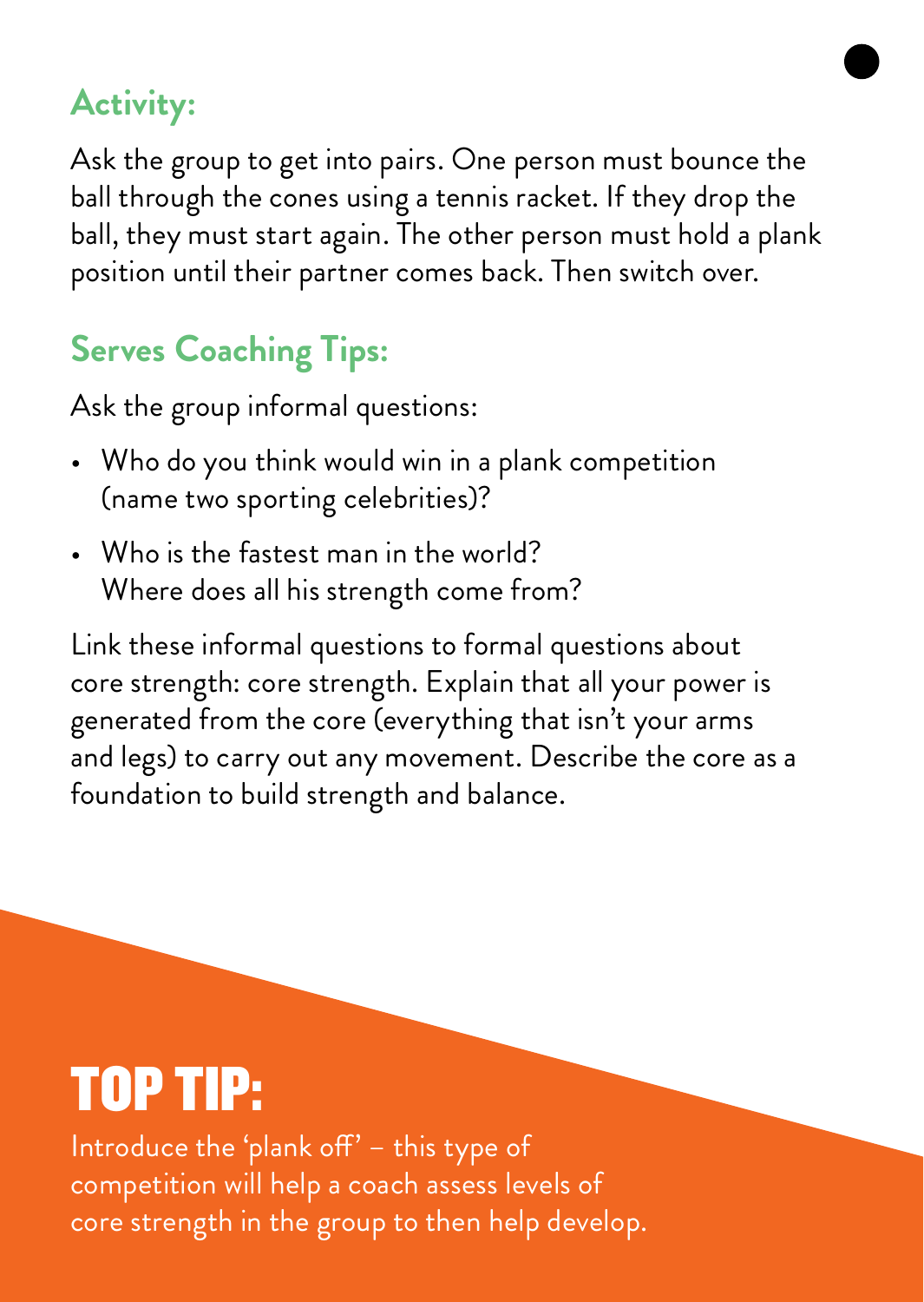

# **Module: BREAKPO**

#### **Learning Outcome:**

To improve young people's ability to identify healthy food groups

**Key Words:**

**Health** 

Lifestyle, Nutrition, Hydration

#### **Equipment Needed:**





Cone

Food Group Cards

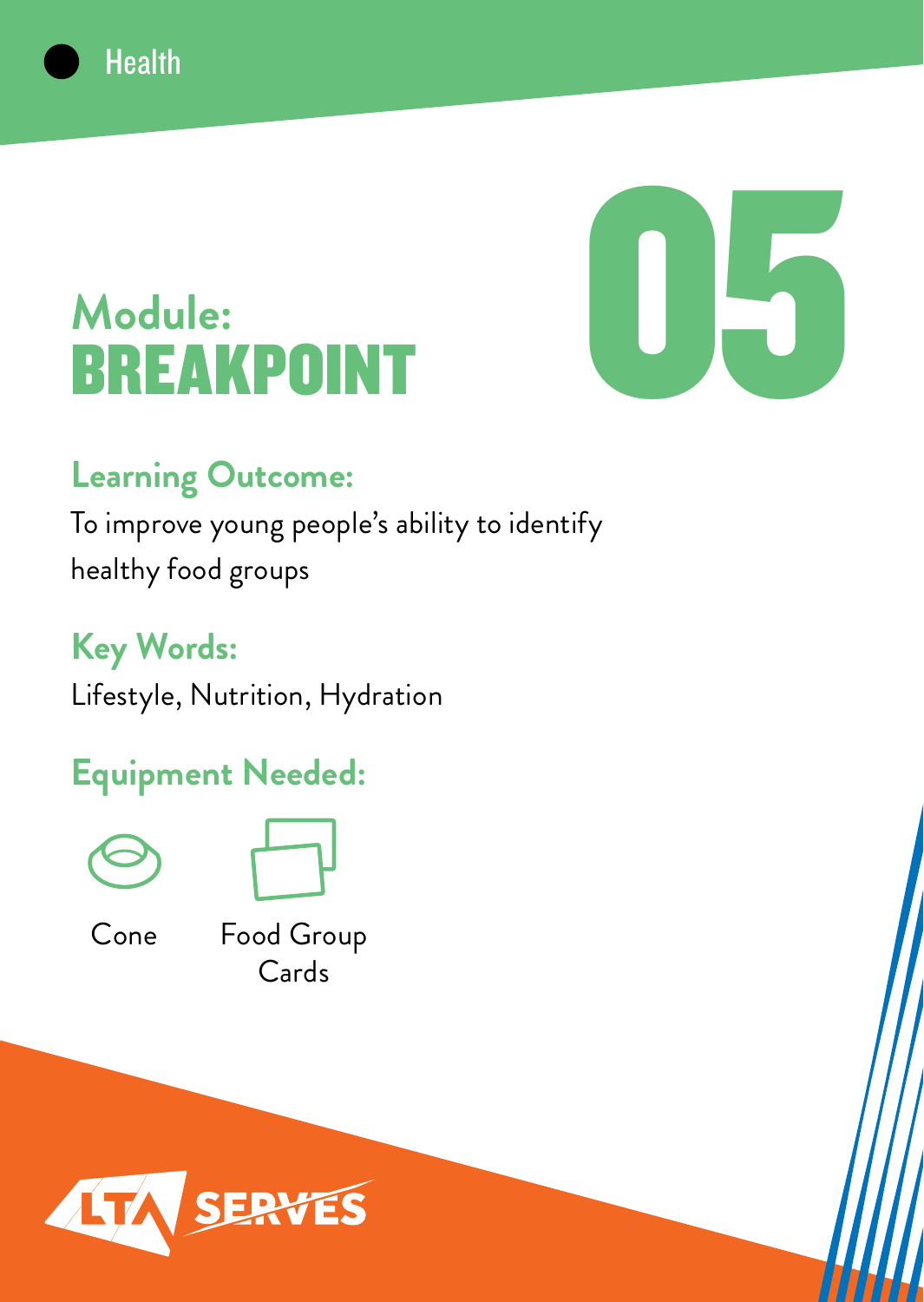Coaches must use the breaks in the session at the beginning, middle and end to deliver this outcome.

Incorporate three 90 second breaks where young people have to calculate food cards with nutritional values that add to 100%. Each break represents pre, during and post physical activity nutrition.

### **Serves Coaching Tips:**

Ask the group informal questions:

- What are your favourite foods?
- How many people drink water every day?

Link these informal questions to facts about being healthy appropriate to the age and demographic of the group.

# TOP TIP:

Add in a relay race where young people must work as a team to calculate the healthiest diet using the food cards.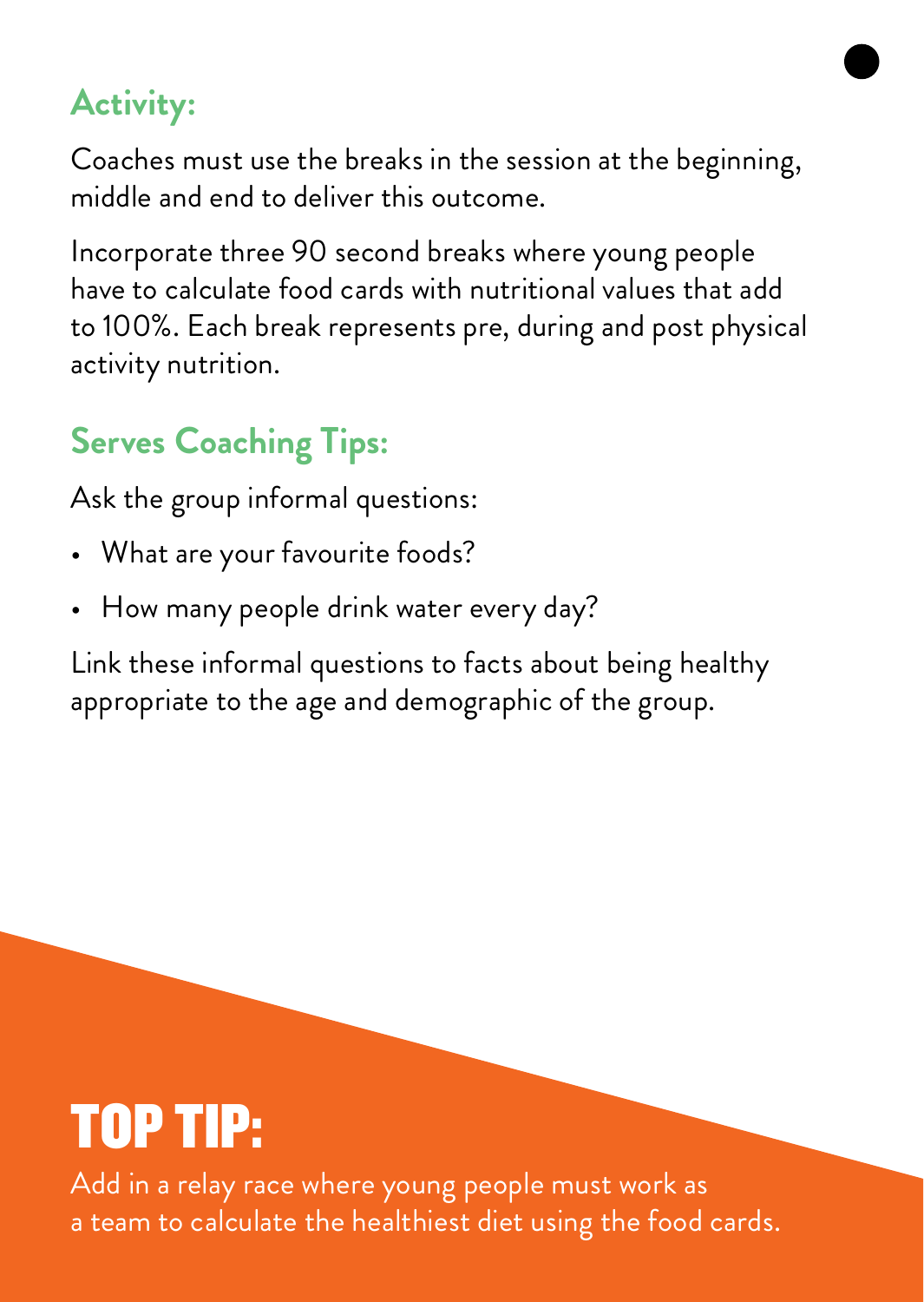

# **Module: CIRCUIT** TENNIS



#### **Learning Outcome:**

To improve young people's knowledge of the heart rate and breathing for developing core

### **Key Words:**

Heart rate, Healthier, Fitter

# **Equipment Needed:**









Racket Cone Balls Ladders

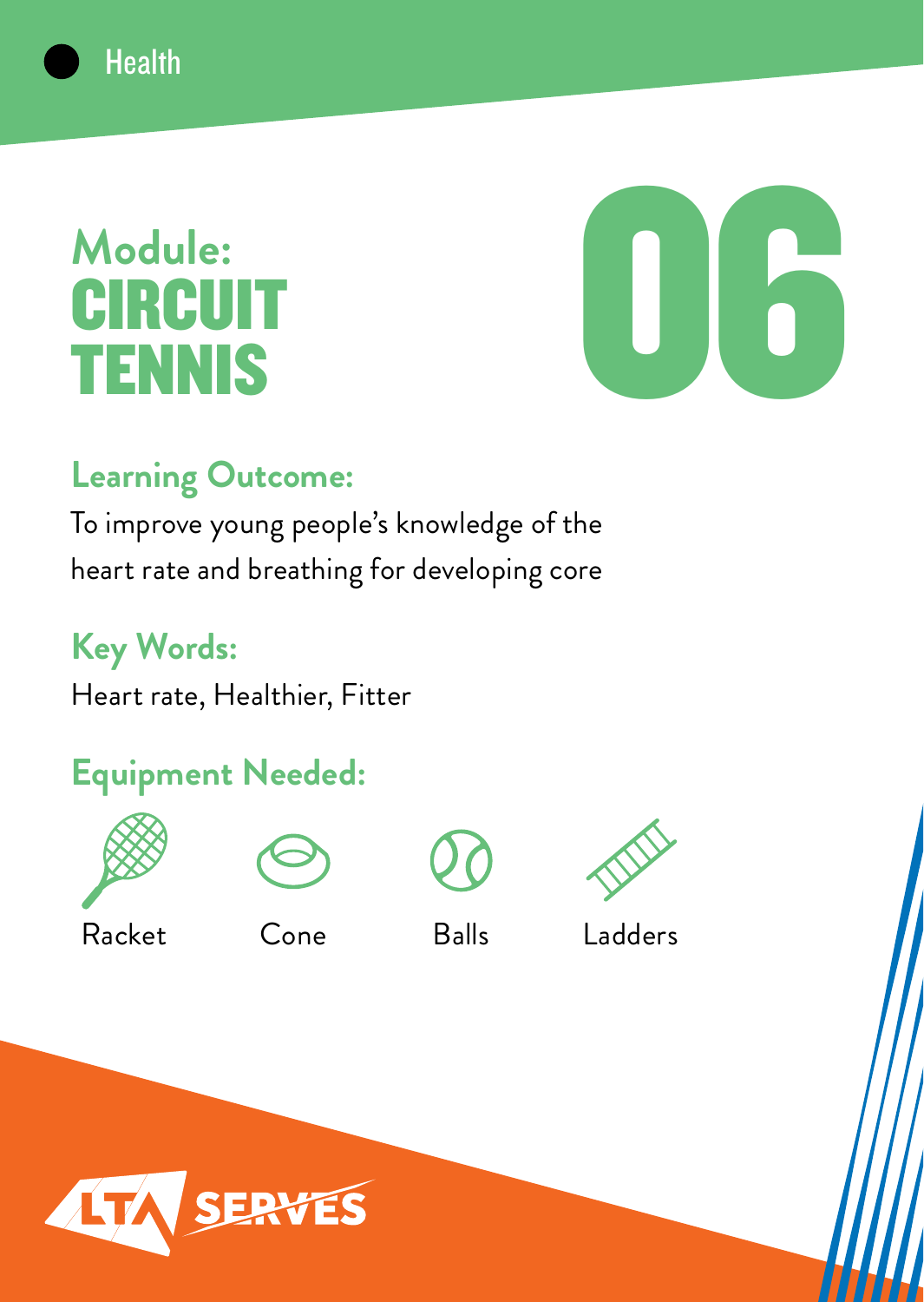Create a fitness circuit in the space available; this could include a ladder, shuttle sprints, no bounce rallies and tennis push ups.

Teach the group to check their resting heart rate before the activity, 1 minute after the activity and 3 minutes after the activity.

### **Serves Coaching Tips:**

Ask the group informal questions:

- How did you feel after the circuit?
- What was your heart rate like?

Link these informal questions to a discussion about the healthier and fitter we are, the quicker our heart rate will return to normal again.

# TOP TIP:

Encourage the group to add their own rules as long as the rules continue to encourage raising the heart rate.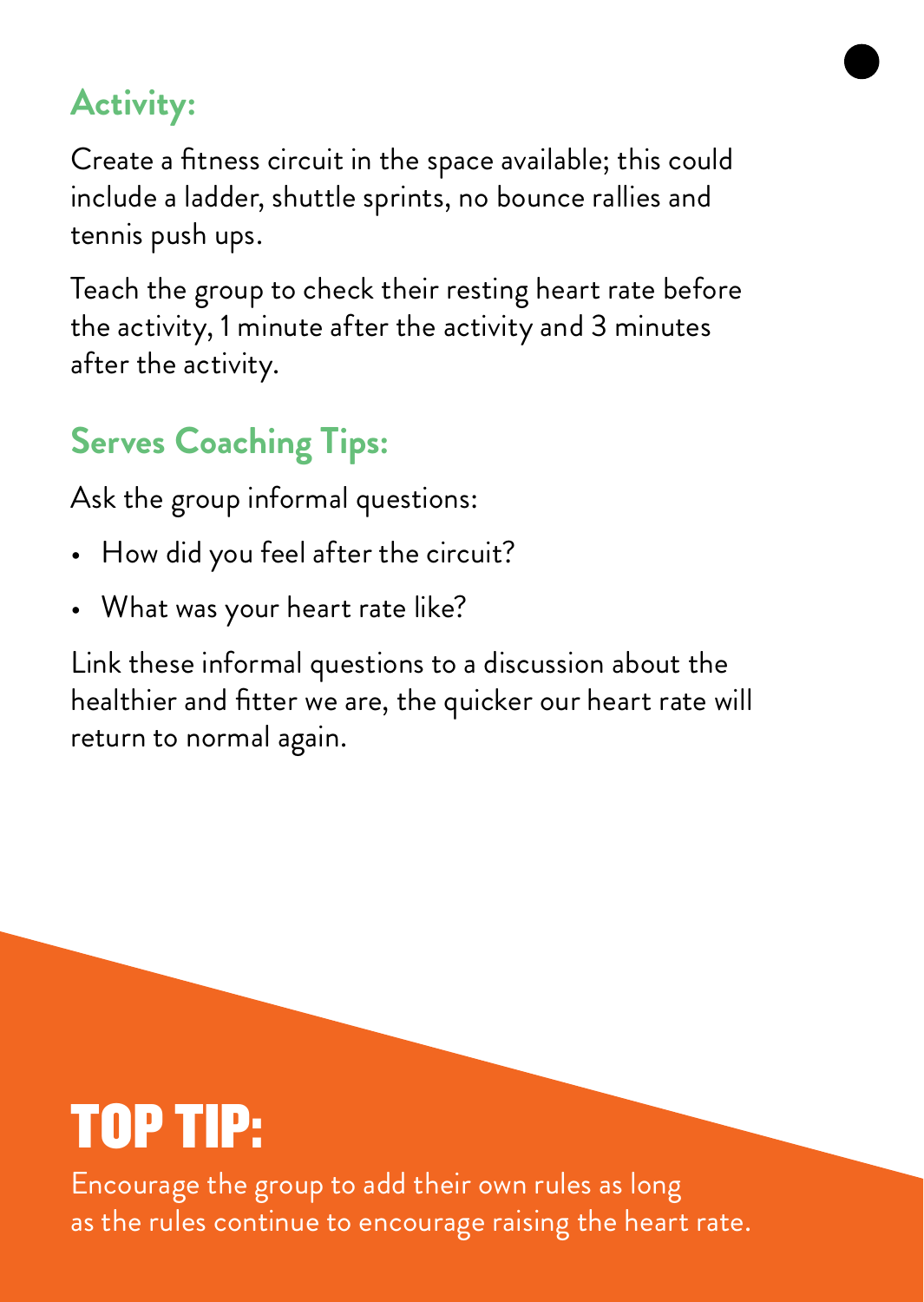

# **Module:** ELEVATOR

**Health** 

#### **Learning Outcome:**

To improve young people's understanding of determination and hard work and its rewards

## **Key Words:**

Determination, Hard work, Reward

## **Equipment Needed:**







Racket Tennis Net Ball

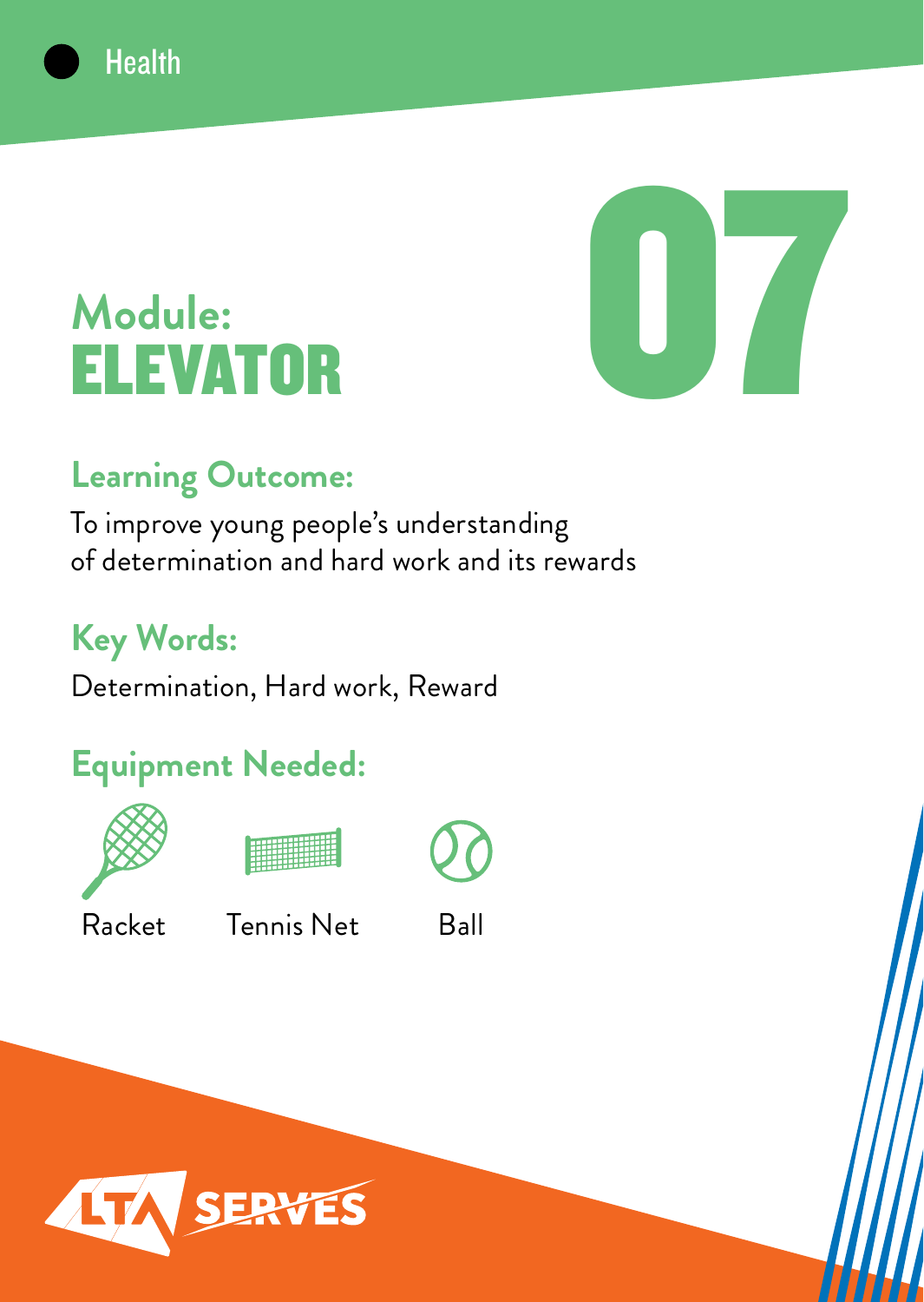Set up as many mini tennis courts as the space allows and ask the group to get into pairs. Each pair plays against another pair and the first to 10 points wins. The winners move up to the next court while the losers stay where they are.

## **Serves Coaching Tips:**

Ask the group informal questions:

• Ask the group to ensure they shake hands with one another to start the discussion of working hard.

Link these informal questions to formal questions about:

- How can working hard help us in life?
- What can a sense of determination achieve?

# TOP TIP: Reward the group for their efforts with a free water bottle.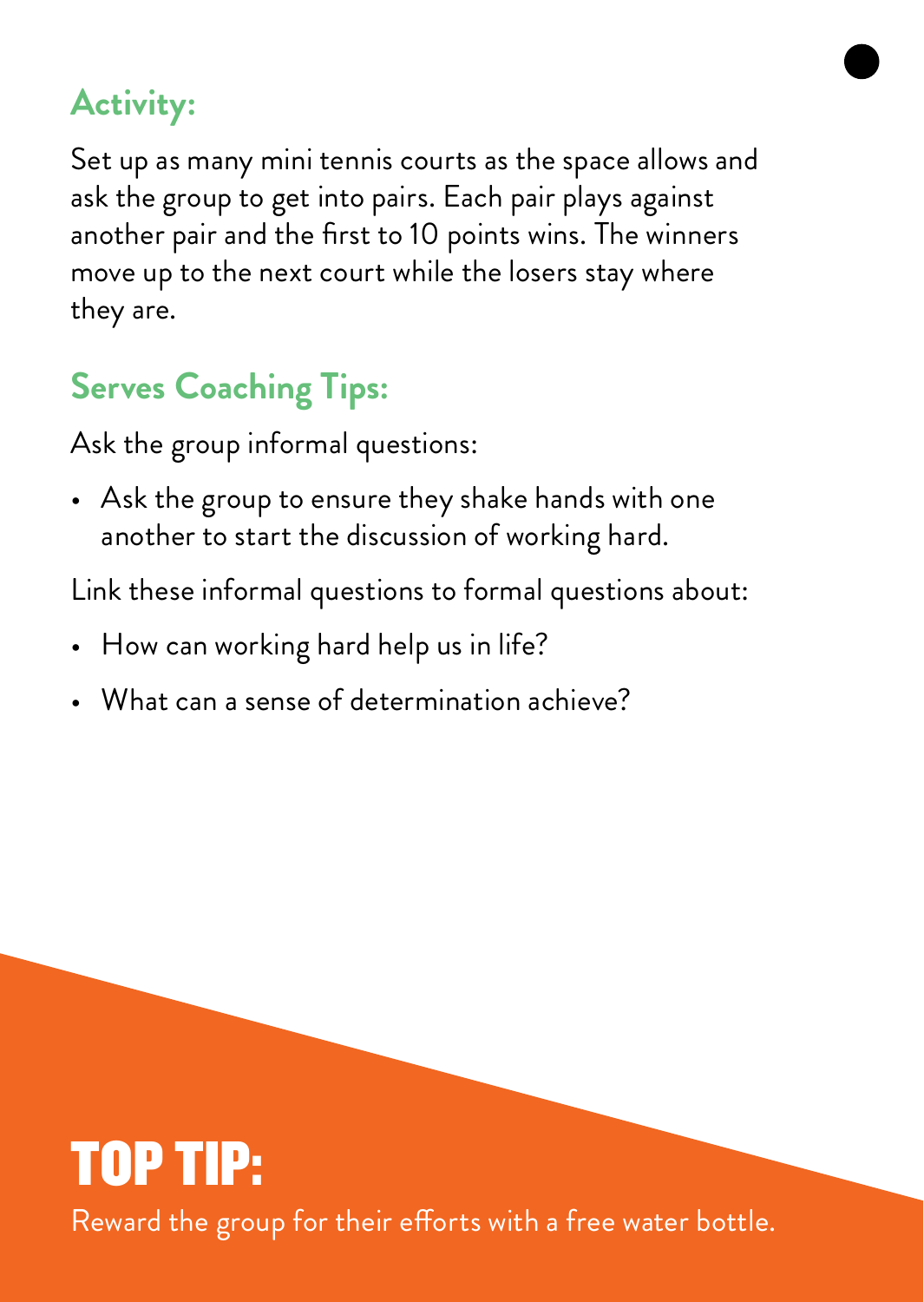

# **Module:** PARANOIA

**Health** 

#### **Learning Outcome:**

To develop young people's understanding of signs of mental health issues such as anxiety

### **Key Words:**

Isolation, Inclusion, Support

### **Equipment Needed:**

None

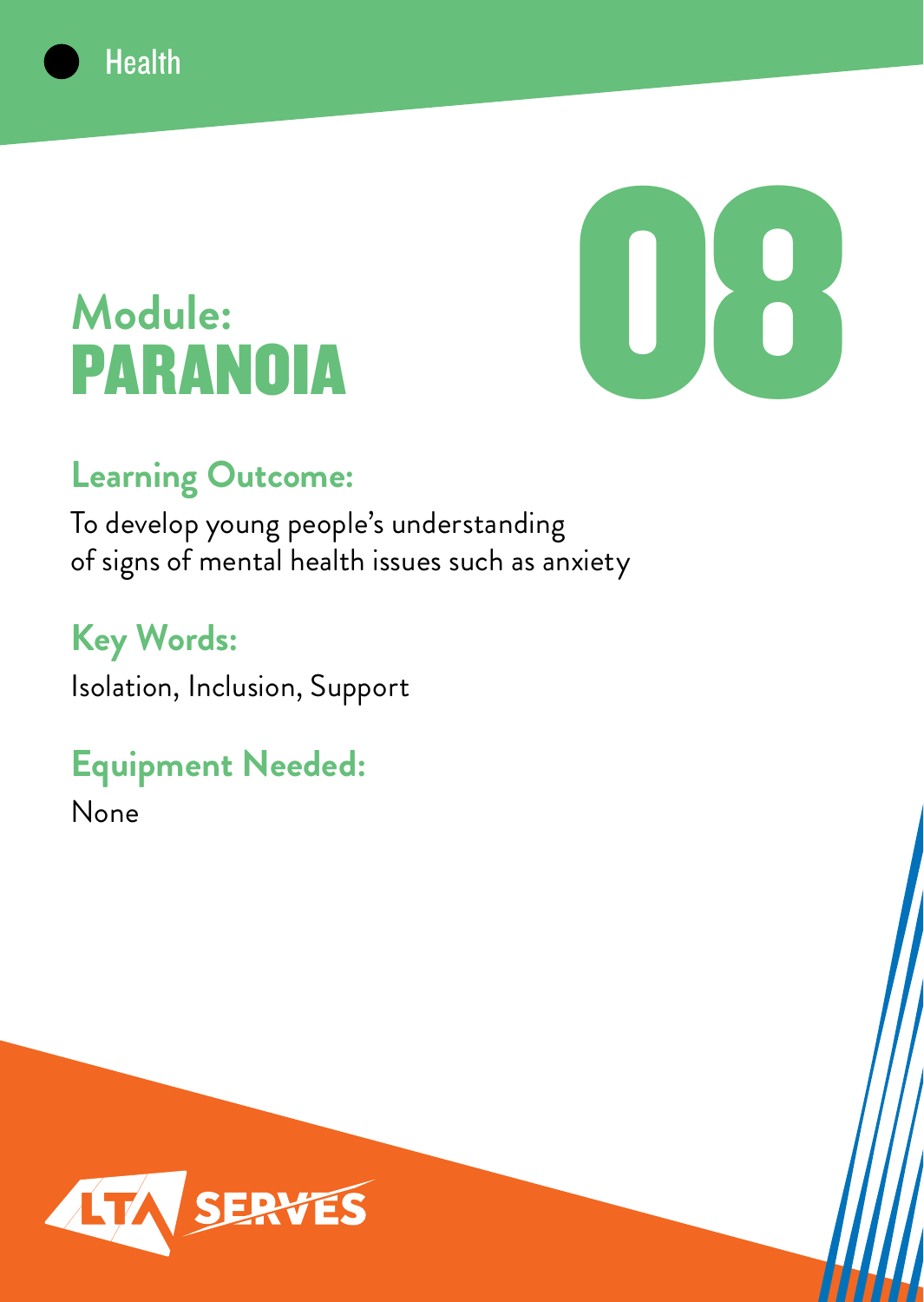Ask the group to form a circle. Pick one person to stand outside the circle. Give everyone else a number. Invite the person outside the circle to stand in the middle. They pick two numbers and the two people with those numbers must swap places with one another without being caught by the person in the middle. The person in the middle must try and jump in one of the players place. Other players around the circle may distract the person in the middle making them feel paranoid.

#### **Serves Coaching Tips:**

Ask the group informal questions:

- Comment on who was distracting and how?
- Ask about how hard it was to swap?

Link these informal questions to formal questions about mental health issues:

- What if the person in the middle suffered from anxiety, how would they feel?
- Discuss some issues a person could go through that we can't physically see.

# TOP TIP:

Play the game a few times, encourage the distractions during the game, the message of mental health will be more powerful once revealed.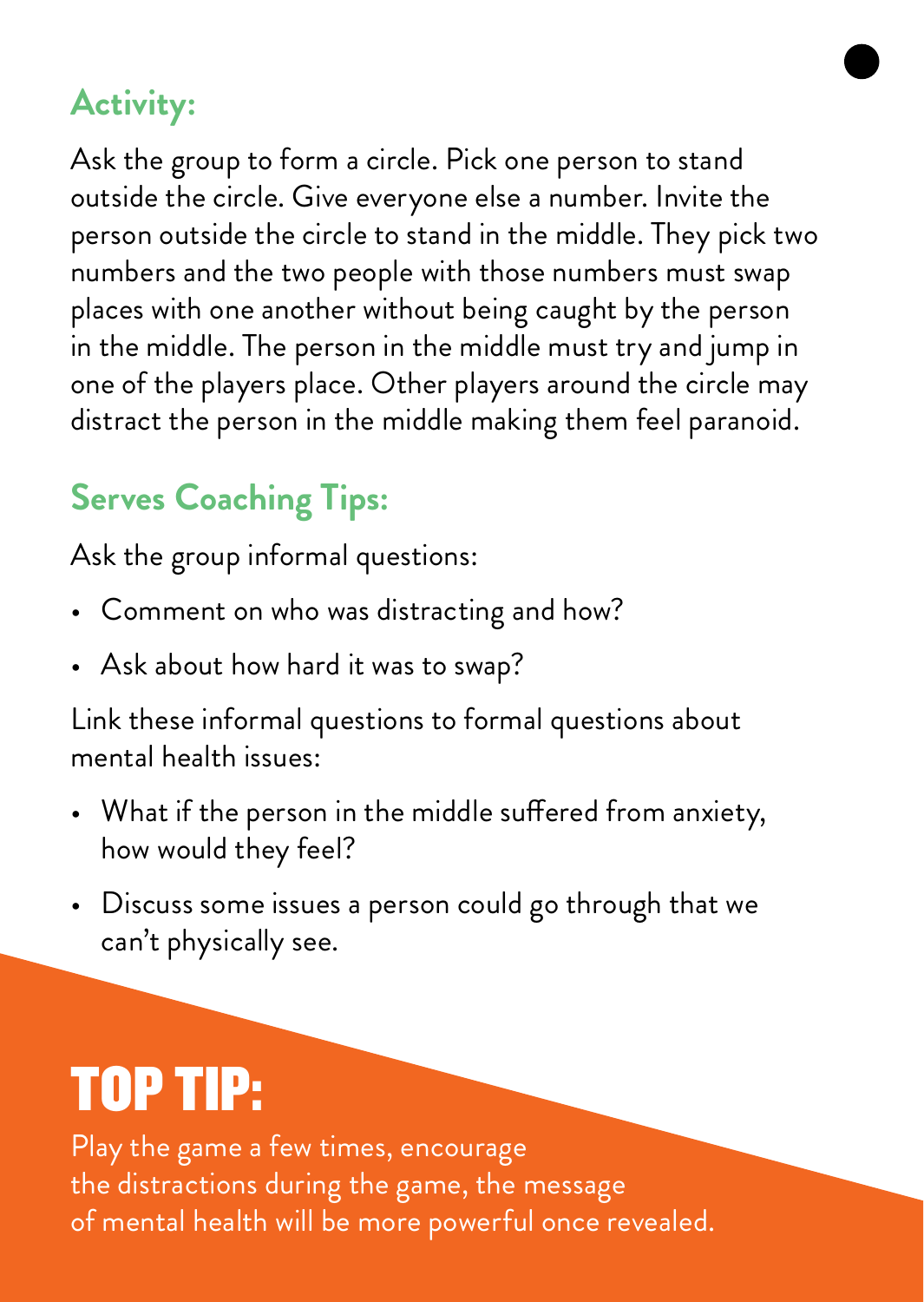

# **Module:** TENNIS FREESTYLE



#### **Learning Outcome:**

To increase young people's ability to apply growth mind-set and to use positive language like 'I will try' as opposed to 'I can't'

#### **Key Words:**

Mind-set, Positive, Growth

### **Equipment Needed:**





Racket Ball